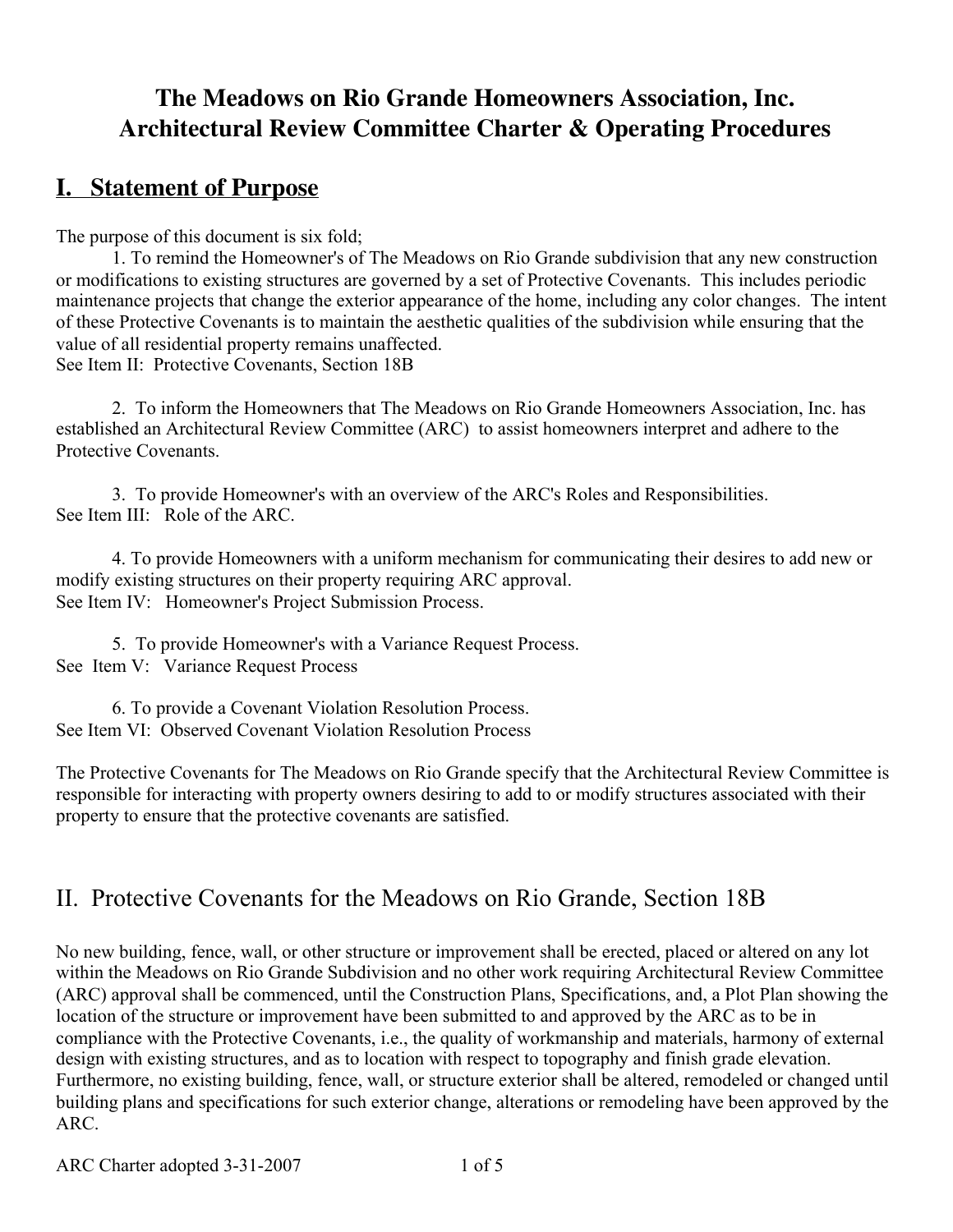# **III. Role of the Architectural Review Committee**

The Protective Covenants for the Meadows on Rio Grande specify that the Architectural Review Committee is responsible for interacting with property owners desiring to add to or modify structures associated with their property to ensure that the protective covenants are satisfied. The Meadows ARC is composed of as least three (3) members to be named by the Meadows Board of Directors (BOD) with at least one member from the BOD serving as Chairperson of the Committee.

The role of the ARC is to:

- Act as the representative of the Meadows on Rio Grande Homeowners Association Board of Directors (BOD) to enforce the provisions of the Protective Covenants for the Meadows on Rio Grande, thereby promoting the health and safety while maintaining property values of the residences.
- Design and oversee a formal process of receiving, evaluating, approving and documenting homeowner requests to add new or modify existing structures on their owned property, including re-stucco, re-roofing, and trim color changes. Develop a list of acceptable stucco, roof, and trim colors and submit to the BOD for approval.
- Assist those homeowners of the Meadows on Rio Grande subdivision desiring to build new or change existing structures on their property to interpret and adhere to the Protective Covenants.
- Consider applications for variances from any of the Protective Covenants. Design a process to address and document these variance requests.
- Review alleged covenant violations brought to the ARC's attention and bring a recommendation on how to proceed to the BOD. Design a process to address and document Covenant Violations.
- Provide Committee updates at each Board of Director meeting.
- Maintain a list of Contractors used by homeowners with feedback appraisals.

# **IV. Homeowner's Project Submission**

Projects requiring evaluation and approval by the ARC before any physical activity on the Homeowner's property commences are defined as follows:

# **New Construction / Modifications :**

New construction or modification of existing structures will require a formal review and approval by the ARC. Of primary importance is the visual impact on our neighbors. The Homeowner may be required to submit a plot plan showing exact location of planned improvements, construction plans and material specifications to the ARC for approval. Some projects may require a formal presentation to the ARC with material samples showing the color and finishes to be used in the project.

# **External Maintenance: Re-Stucco, Re-Roofing, or Trim Color Changes:**

Maintenance projects that will change the exterior appearance of the home, including trim color changes, must submit a "Letter of Intent" to the ARC for review and approval. The ARC will provide homeowners a list of approved colors.

ARC Charter adopted 3-31-2007 2 of 5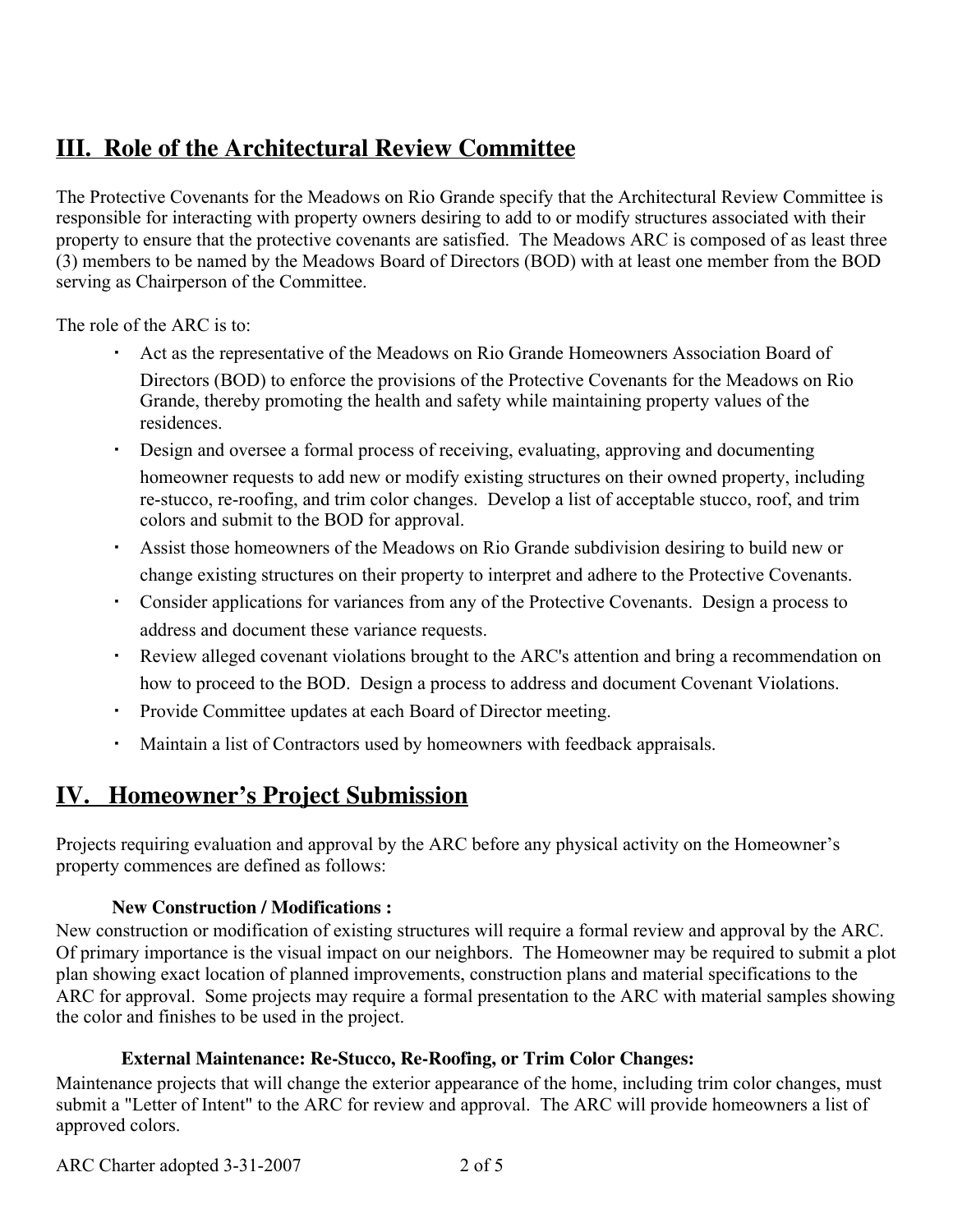### **Project Submission Process:**

To request project approval by the ARC, the homeowner follows the process outlined below:

### **1. Letter of Intent:**

The Homeowner will submit a "Letter of Intent" by email or hand delivery to the Chairman of the ARC. The letter will contain a detailed description of the desired project, the timeframe of the project, the anticipated impact on the Homeowners neighbors, if any, and sufficient contact information for the ARC to respond in a timely manner.

### **2. ARC Response:**

An ARC representative will determine the submittals required and notify the Homeowner within 7 days of receiving the Letter of Intent.

### **3. Homeowner Submits Requested Information:**

The submittals required may include Plot Plans showing location information, Construction Plans showing structural details and elevations of the completed project and Material Specifications showing materials, colors and finishes to be used.

### **4. ARC / Homeowner Review;**

For simple projects, the ARC will meet and arrive at a decision that will be communicated to the Homeowner in writing. For major projects, the ARC will schedule a meeting with the Homeowner at the Homeowners house to discuss the intended project in detail. Additional contact with the Homeowner may be required to resolve questions related to the project. Additional submittals may be required before the ARC is able to arrive at a decision. Some construction may require a Building Permit from the city before construction can commence. Building Permits are the sole responsibility of the Homeowner.

### **5. ARC Decision Making Phase:**

For major projects, the ARC will meet separately to review all submittals and information from the Homeowners meeting before arriving at a decision on the requested project. Some projects will be presented to the BOD for comment. The ARC will render a final decision in writing on the requested project to the Homeowner within two weeks of the ARC / Homeowner meeting. The ARC will make every attempt the have a final decision to the Homeowner within thirty (30) days of receiving the Letter of Intent. If the ARC does not approve the requested project, the Homeowner may appeal to the BOD for a variance.

### **6. Project Implementation Phase**

The Projective Covenants require all work requiring ARC approval to commence within three (3) months of written approval by the ARC and requires all work to be completed within six (6) months of commencement. However, the Homeowner must keep the ARC apprised of the Project schedule and request a time variance from the ARC, if necessary.

#### **7. Recordkeeping:**

All correspondence, including the original Letter of Intent, all Homeowner submittals, the original notes and final documentation from any Homeowner meetings, emails, or phone conversations shall be maintained in the ARC files. The Chairman of the ARC will have physical possession of all ARC files. The Chairman will be required to transfer records of completed projects at the end of each fiscal year to the Secretary of the Board of **Directors**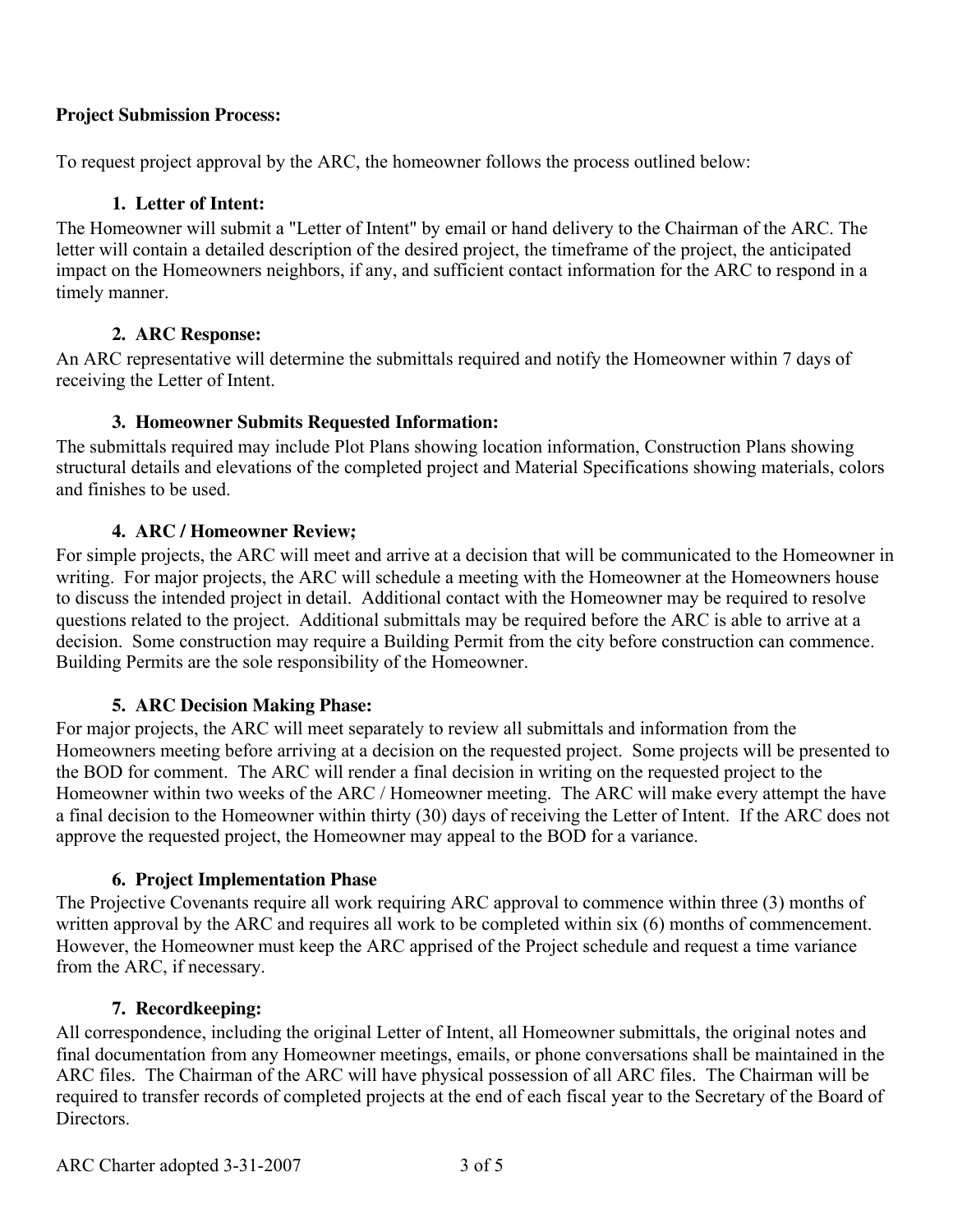# **V: Variances to Protective Covenants**

The Protective Covenant restrictions placed upon the development of property in the Meadows on Rio Grande Subdivision are for the benefit of each and every landowner. They set standards that help to create and maintain the unique qualities of the subdivision and protect the value of everyone's property. The ARC will only grant a variance under exceptional circumstances when it is necessary to allow a landowner to develop his property in parity with that of his neighbors.

# **Basis for Granting**

The ARC will grant a variance only when it can be shown that there are specific physical characteristics of the lot which prevent the owner from constructing a residence that is in parity with other residences in the local area without relief from one or more covenant restrictions. Parity will be measured in terms of the average size and features of the other residences in the local area.

In such cases the ARC will grant a variance in order to bring the disadvantaged property up to the level enjoyed by nearby properties, but not so as to create an advantage over limitations placed on the other properties. The ARC will also seek to provide relief in ways that minimize deviations from the spirit and intent of the covenants and that will minimize any negative impact upon the interest, welfare, and rights of the owners of other property in the local area.

The approval or denial of a variance does not create a precedent for subsequent variance requests since times change and priorities evolve and each decision is based upon a unique combination of project and site characteristics. The ARC will strive to adjudicate all requests with an even hand and in a consistent manner based solely upon the specifics of the particular case. The ARC will strive to act in the best interests of the community without being bound by the potential limitations imposed by its previous decisions.

# **Recording of Variance Findings**

The ARC will provide a written explanation for each granting or denial of a variance that will include:

- The existence or lack thereof of the physical characteristics that place the property at a disadvantage.
- The conditions of the remedy granted that minimize the potential deleterious impact upon covenant restrictions.
- •

# **VI: Observed Covenant Violations Resolution Process**

The Architectural Review Committee (ARC) has been delegated the responsibility to deal with any and all violations to the Covenants. Some violations affect only nearby neighbors and initial resolution should be attempted face to face between neighbors, i.e. an RV or trailer parked in the driveway or on the street for more time than the Covenants allows, loud noises from parties, etc. The ARC should only get involved if neighborly negotiations fail.

ARC Charter adopted 3-31-2007 4 of 5